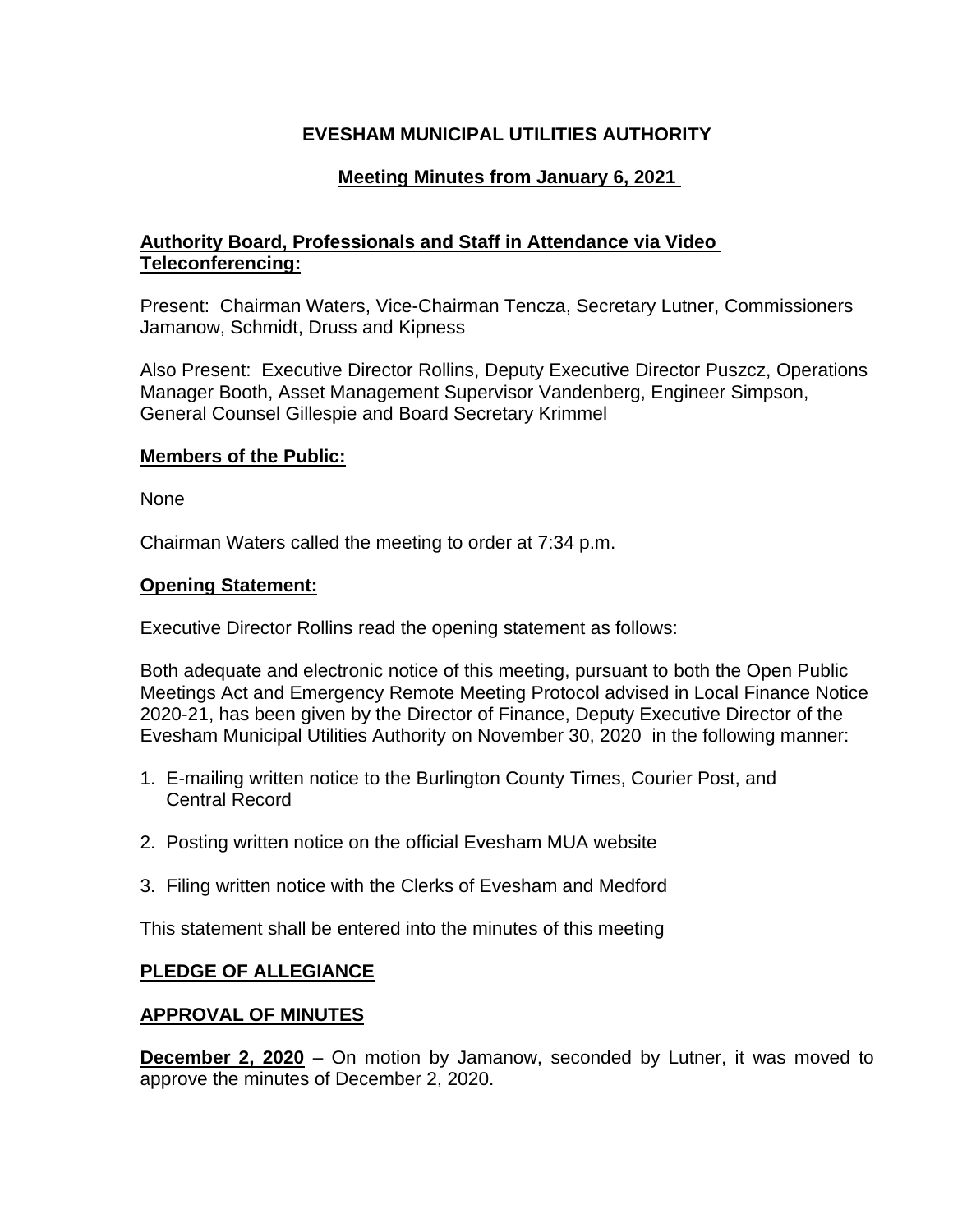RECORDED VOTE: AYE: Schmidt, Jamanow, Lutner, Tencza, Waters NAY: None ABSTAIN: None

MOTION CARRIED: 5-0-0

**PUBLIC COMMENT** (Agenda Items only)

None

#### **FINANCIAL**

**Resolution 2021-1: Payment of Bills** – On motion by Lutner, seconded by Tencza, it was moved to adopt **Resolution #2021-1** approving the payment of the December 2020 bills.

| RECORDED VOTE: |                      |           | AYE: Schmidt, Jamanow, Lutner, Tencza, Waters |  |  |
|----------------|----------------------|-----------|-----------------------------------------------|--|--|
|                |                      | NAY: None |                                               |  |  |
|                | <b>ABSTAIN: None</b> |           |                                               |  |  |

MOTION CARRIED: 5-0-0

**Resolution 2021-2: Refunds, Credits & Cancellations** – On motion by Lutner, seconded by Jamanow, it was moved to adopt **Resolution #2021-2** approving the December 2020 refunds, credits & cancellations.

| RECORDED VOTE: |                      | AYE: Schmidt, Jamanow, Lutner, Tencza, Waters |  |
|----------------|----------------------|-----------------------------------------------|--|
|                |                      | NAY: None                                     |  |
|                | <b>ABSTAIN: None</b> |                                               |  |

MOTION CARRIED: 5-0-0

**Resolution 2021-3: Award under State Contract**– On motion by Lutner, seconded by Tencza, it was moved to adopt **Resolution #2021-3** awarding a State Contract to Winner Ford Cherry Hill in the amount of \$98,978.00 for (2) 2021 Ford F-350 Pickup Trucks. Operations Manager Booth explained that these two pickup trucks are standard pickup trucks equipped with snow plows. They will replace two older vehicles which will be auctioned off on Gov Deals.

RECORDED VOTE: AYE: Schmidt, Jamanow, Lutner, Tencza, Waters NAY: None ABSTAIN: None

MOTION CARRIED: 5-0-0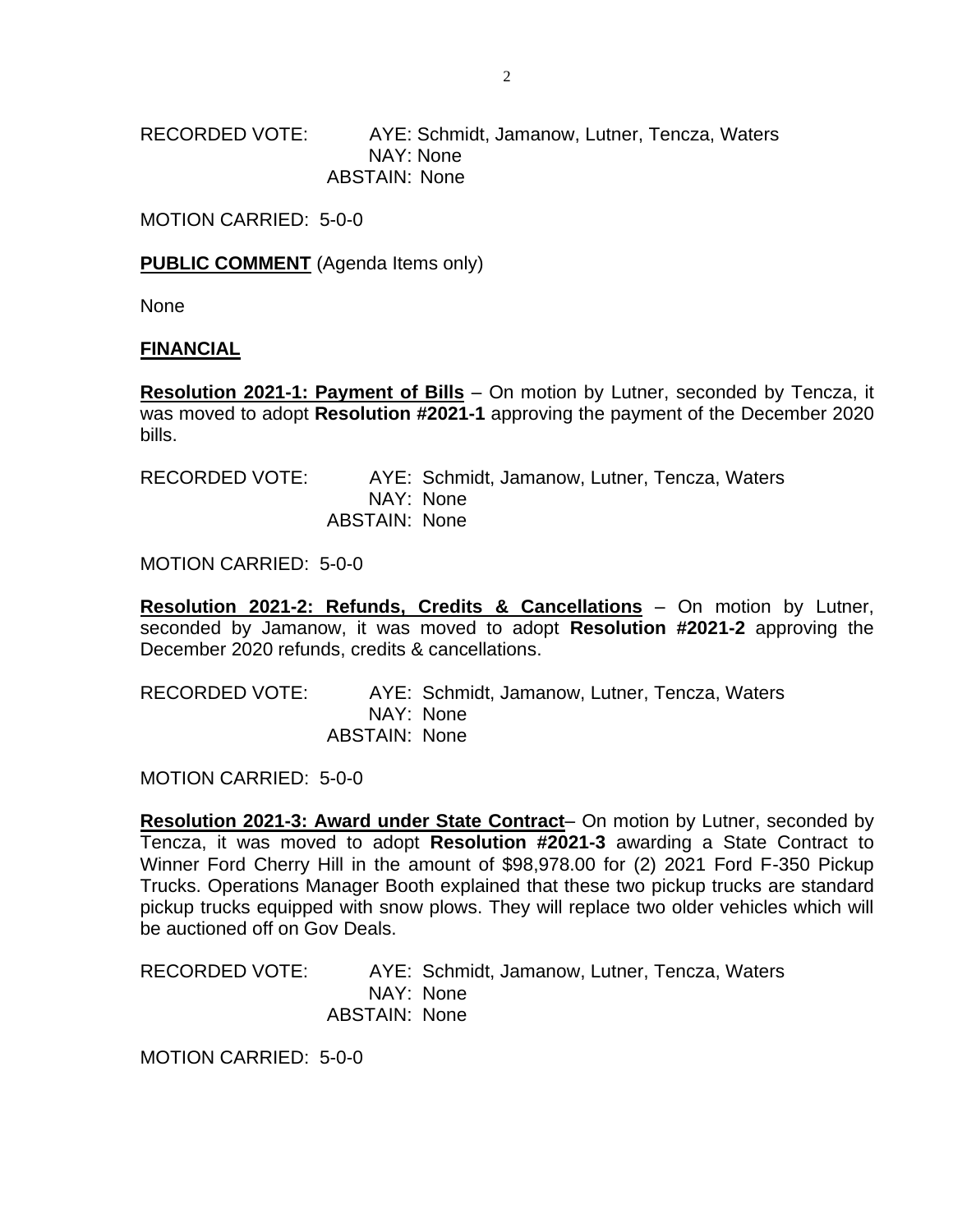**Resolution 2021-4: Authorizing the Authority to enter into a Cooperative Pricing Agreement** – On motion by Jamanow, seconded by Lutner, it was moved to adopt **Resolution #2021-4** authorizing the Authority to enter into a five year (renewal) Cooperative Pricing Agreement with Burlington County for the purchase of goods and services. Operations Manager Booth explained that this five year agreement with Burlington County is a renewal to make competitive purchases for goods and services, such as; fuel, gasoline, office supplies, traffic signs, asphalt, etc.

RECORDED VOTE: AYE: Schmidt, Jamanow, Lutner, Tencza, Waters NAY: None ABSTAIN: None

MOTION CARRIED: 5-0-0

**Resolution 2021-5: Award under State Contract** – On motion by Lutner, seconded by Tencza, it was moved to adopt **Resolution #2021-5** awarding a State Contract to Winner Ford Cherry Hill in the amount of \$54,996.00 for (1) 2021 Ford F-350 Knapheide KC98U1478 KUV-Chassis Cab Pickup Truck. Operations Manager Booth explained that this is an enclosed utility body pickup truck which will go directly to the Authority's Meter Department. This truck will hold meters and equipment in the enclosed portion of the vehicle.

RECORDED VOTE: AYE: Schmidt, Jamanow, Lutner, Tencza, Waters NAY: None ABSTAIN: None

MOTION CARRIED: 5-0-0

**Resolution 2021-6: Authorizing Advertisement for Bids:** – On motion by Lutner, seconded by Tencza, it was moved to adopt **Resolution #2021-6** authorizing advertisement for bids for a Smith & Loveless Model 4B2H Vacuum primed top mounted Pista Turbo Grit Pump with Rotating Assembly package. Operations Manager Booth explained that this will authorize the Authority to go out for bids to replace this piece of equipment at our Elmwood Wastewater Treatment Plant. This is a part of a five year plan that they have been working on.

| <b>RECORDED VOTE:</b> |               | AYE: Schmidt, Jamanow, Lutner, Tencza, Waters |
|-----------------------|---------------|-----------------------------------------------|
|                       |               | NAY: None                                     |
|                       | ABSTAIN: None |                                               |

MOTION CARRIED: 5-0-0

**Resolution 2021-8: Award of Contract in excess of \$6,600** – On motion by Lutner, seconded by Schmidt, it was moved to adopt **Resolution #2021-8** awarding a contract to ALS Environmental in the amount of \$11,046.00 for 2021 Wastewater and Sludge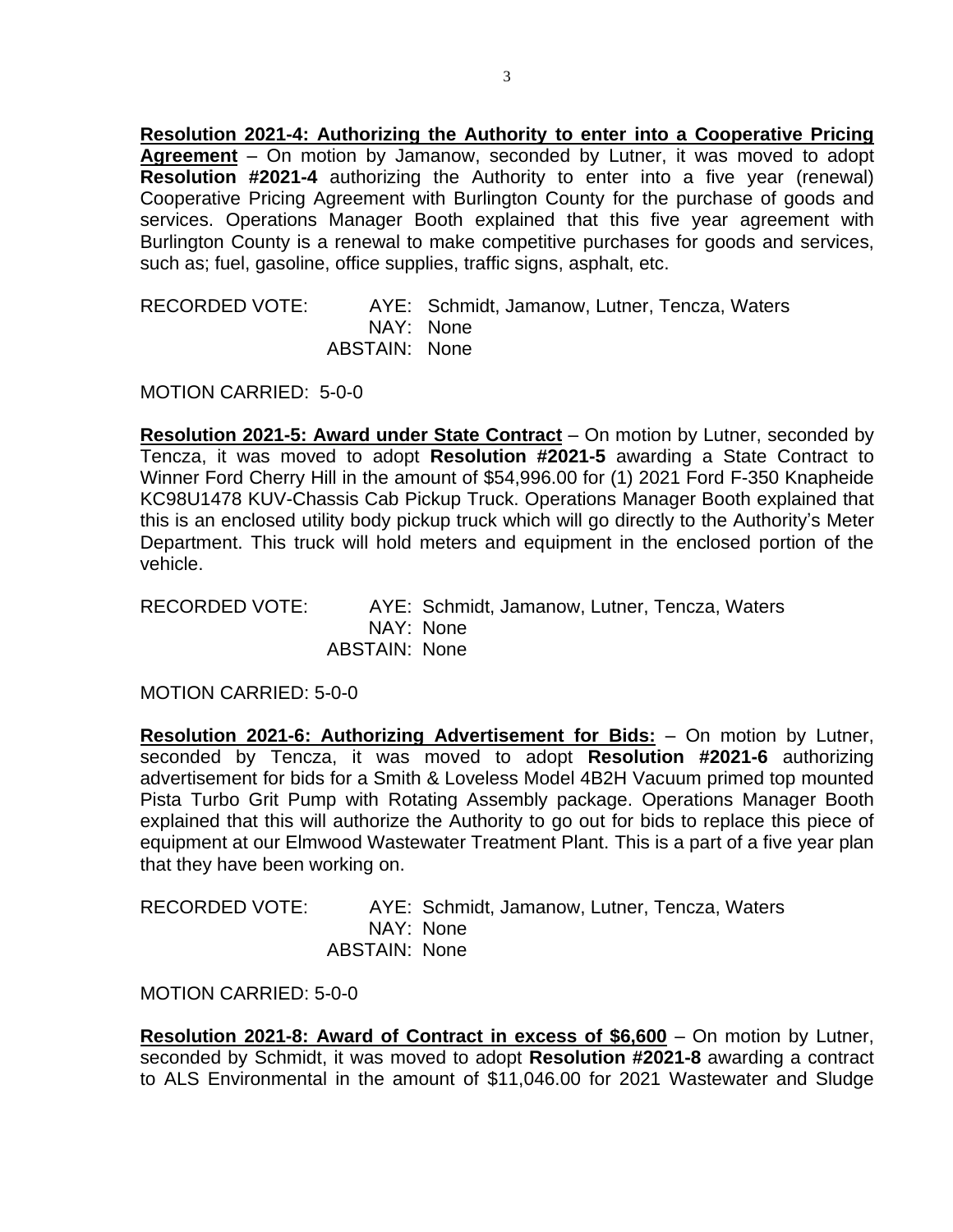Testing. Operations Manager Booth explained that this is for wastewater testing at all three of our treatment plants.

RECORDED VOTE: AYE: Schmidt, Jamanow, Lutner, Tencza, Waters NAY: None ABSTAIN: None

MOTION CARRIED: 5-0-0

### **EXECUTIVE DIRECTOR'S REPORT**

Executive Director Rollins informed the Board that there were eight water main breaks since our last meeting, including one today, January 6, 2021 (on Fox Chase Road). Executive Director Rollins showed appreciation to Supervisor TJ Lowden for handling today's water main break to enable Chris Vandenberg, supervisor on call, to attend tonight's meeting. Seven of the eight water main breaks were handled in-house. This brings the total for 2020 to 23 water main breaks, which is the lowest amount in the past four years. There were six discolored water reports, two were associated with water main breaks and others were resolved by flushing the lines. There were two water odor complaints.

Executive Director Rollins advised the Board that we had an inspection at our Elmwood facility by the New Jersey DEP on October 19, 2020. The Authority received a report on Monday confirming that the facility was in compliance with the applicable department regulations and permit conditions.

Executive Director Rollins informed the Board that in coordination with the Burlington County Health Department, the Authority surveyed the employees on who would like to receive the Covid-19 vaccine. The survey is complete and has been returned to the Burlington County Health Department. We will be scheduled to receive the vaccine in accordance with the New Jersey State Vaccine Plan and we have been designated in Plan 1-C. We are hoping to have the vaccine by the end of January.

#### **ENGINEER'S REPORT**

**Resolution 2021-7: Award of Chemical Contracts**– On motion by Lutner, seconded by Schmidt, it was moved to adopt **Resolution #2021-7** awarding of Chemical Contracts per the Consulting Engineer's recommendation. Engineer Simpson advised the Board that they advertised for seven chemical bids. Engineer Simpson recommends award of contracts for all seven chemicals.

RECORDED VOTE: AYE: Schmidt, Jamanow, Lutner, Tencza, Waters NAY: None ABSTAIN: None

MOTION CARRIED: 5-0-0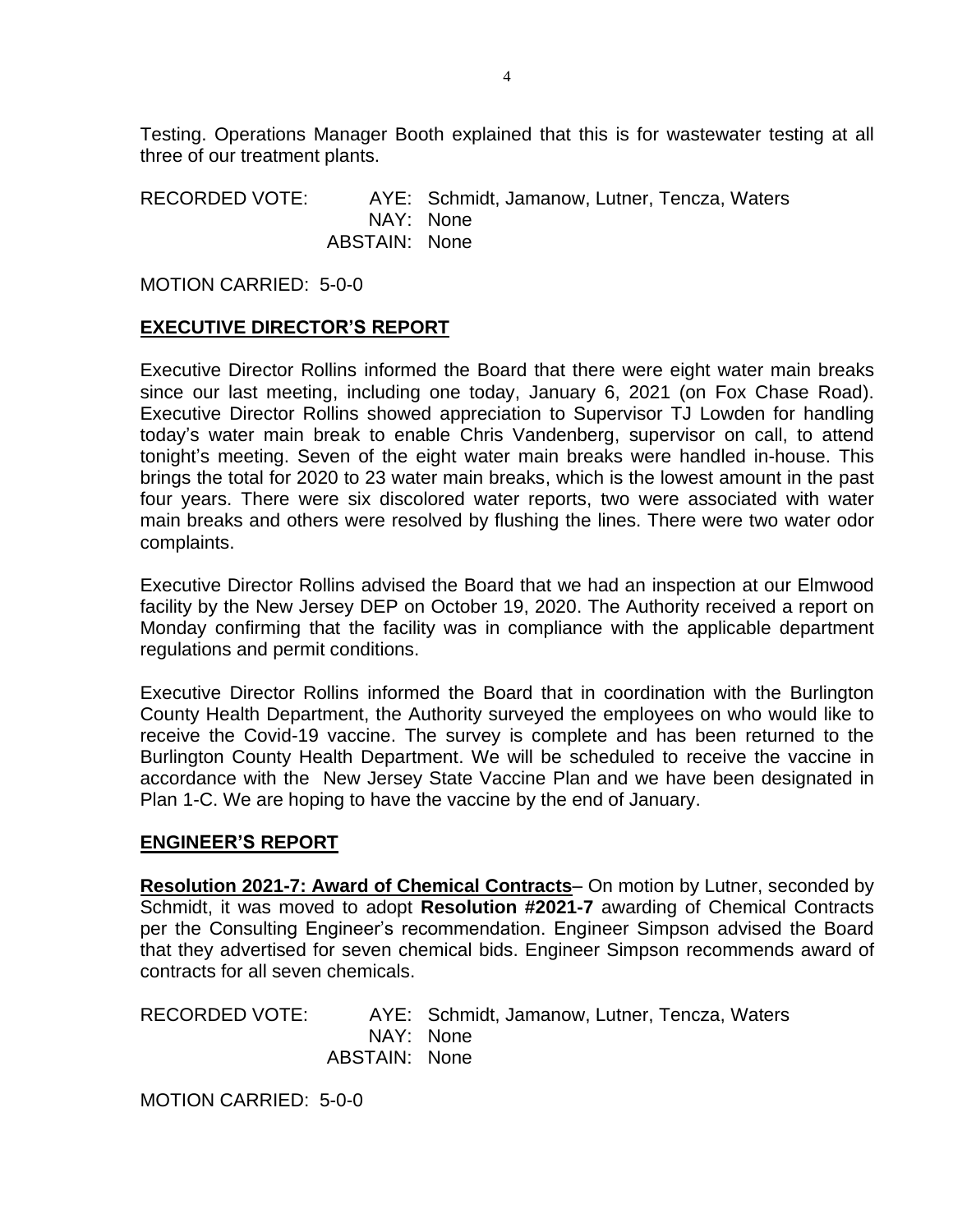**Review of Engineer's Status Report**

**Update: South Side Water Storage Tank** – Nothing new to report.

**Update: ASR Well 13 Treatment Program** – Nothing new to report.

**Update: Route 70 Water Main** – We continue to work on the easements.

**Update: Route 70 Sewer Main** – We continue to work on the easements.

**Update: Elmwood WWTP Resiliency Improvements** – Documentation has been submitted to the DEP requesting authorization to award this contract, but we have not heard back from them.

# **Update: Knox Boulevard Water Main Replacement** –

**Resolution 2021-9: Approval of Change Order #1** – On motion by Lutner, seconded by Schmidt, it was moved to approve **Resolution 2021-9** approving Change Order #1 in the amount of \$21,850.00 to RTW Construction, Inc. Engineer Simpson explained that this change order covers additional work that was required by the contractor for unmarked underground utilities that the contractor ran into during the course of construction.

RECORDED VOTE: AYE: Schmidt, Jamanow, Lutner, Tencza, Waters NAY: None ABSTAIN: None

MOTION CARRIED: 5-0-0

**Resolution 2021-10: Change Order #2 - TABLED** – On motion by Tencza, seconded by Schmidt, there was a motion to table **Resolution 2021-10** for Change Order #2 in the amount of \$128,749.68 to RTW Construction, Inc. It was a consensus of the Board for Resolution 2021-10 to be tabled until Alaimo Associates reviews the change order and obtains additional information from the contractor for clarification.

| RECORDED VOTE: |               | AYE: Schmidt, Jamanow, Lutner, Tencza, Waters |
|----------------|---------------|-----------------------------------------------|
|                |               | NAY: None                                     |
|                | ABSTAIN: None |                                               |

MOTION CARRIED: 5-0-0

# **Update: Heritage Village (Phase 1) Water Main Replacement** –

**Resolution 2021-11: Change Order #3 - TABLED** – On motion by Lutner, seconded by Schmidt, there was a motion to table **Resolution 2021-11** for Change Order #3 in the amount of \$108,494.87 to MSP Construction, Corp. It was a consensus of the Board for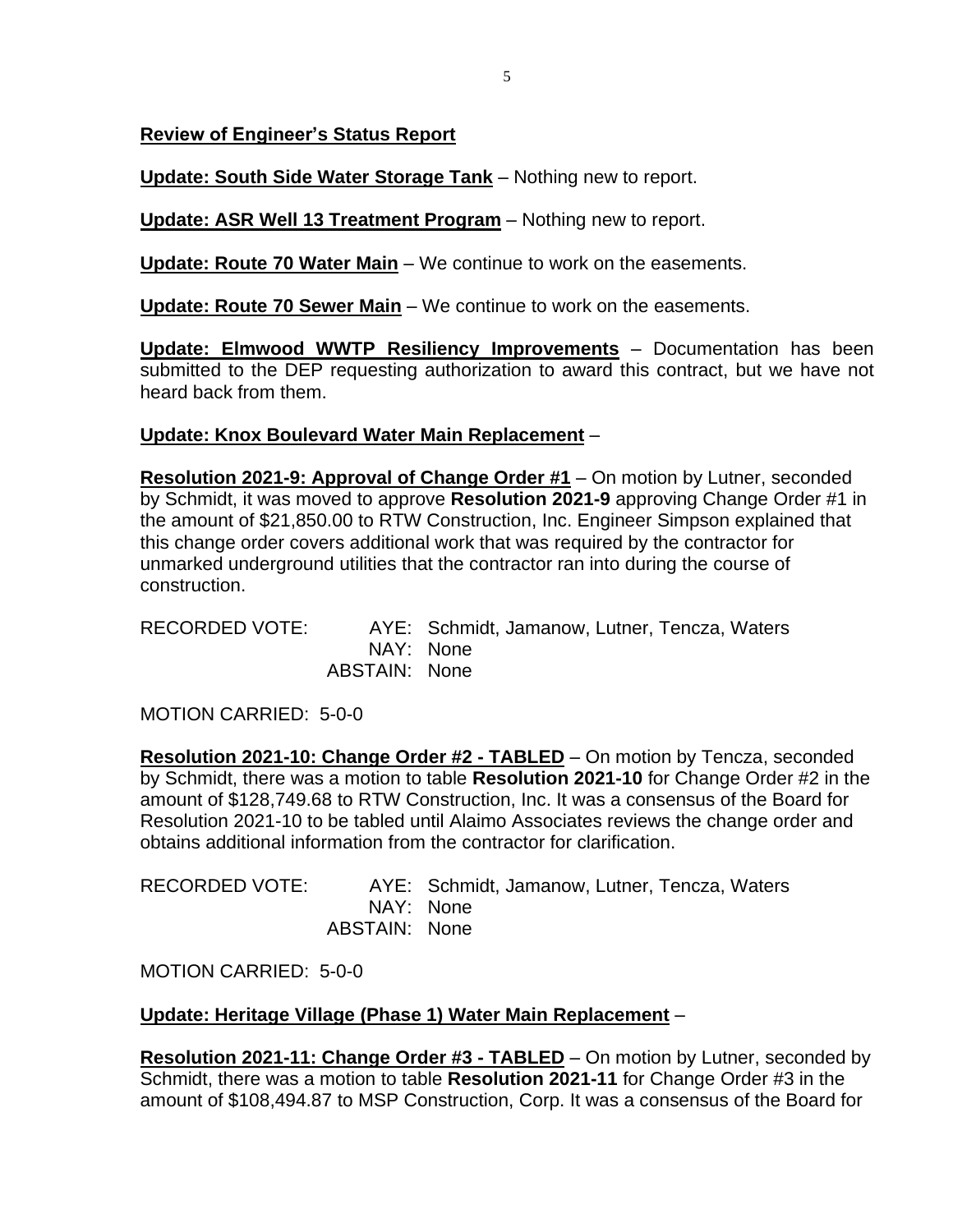Resolution 2021-11 to be tabled until Alaimo Associates reviews the change order and obtains additional information from the contractor for clarification.

RECORDED VOTE: AYE: Schmidt, Jamanow, Lutner, Tencza, Waters NAY: None ABSTAIN: None

MOTION CARRIED: 5-0-0

**Update: Heritage Village (Phase 2) Water Main Replacement** – The surveys are currently being worked on.

**Update: Elmwood Storage Building** – This project has been placed on hold due to availability of funds.

**Update: Elmwood Tertiary Filter Rehabilitation** – The contractor has one of the filter bays prepared for when the new filter comes in from the manufacturer.

**Update: Woodlake Drive Water Main –** All of the services have been connected to the new water main. Restoration is ready to begin.

**Update: Well No. 7 Building** – They did apply for a treatment works approval permit from the State. This will be ready to go to bid after this permit is granted.

**Update: Greenbrook Drive Water Main Replacement** – RTW Construction continues to replace the water main, hopefully they will complete this month.

**Update: East Main Street Sewer Main Replacement** – A preconstruction meeting has taken place; the contractor believes that it will be a quick project.

**Update: Defense Drive Water Main Replacement** – The survey is complete; the design should start this month.

## **PUBLIC COMMENT**

None

## **GENERAL COUNSEL'S REPORT**

#### **Resolution 2021-12: Resolution establishing By-Laws and amending the**

**Commissioners' Handbook** – On motion by Jamanow, seconded by Lutner, it was moved to adopt **Resolution #2021-12** establishing By-Laws and amending the Commissioners' handbook. General Counsel Gillespie explained that drafts of the bylaws and handbook were previously provided to the Commissioners for their review and comments. He responded to questions from the Board and will make a few minor changes. Commissioner Schmidt suggests that all Commissioners should sign off on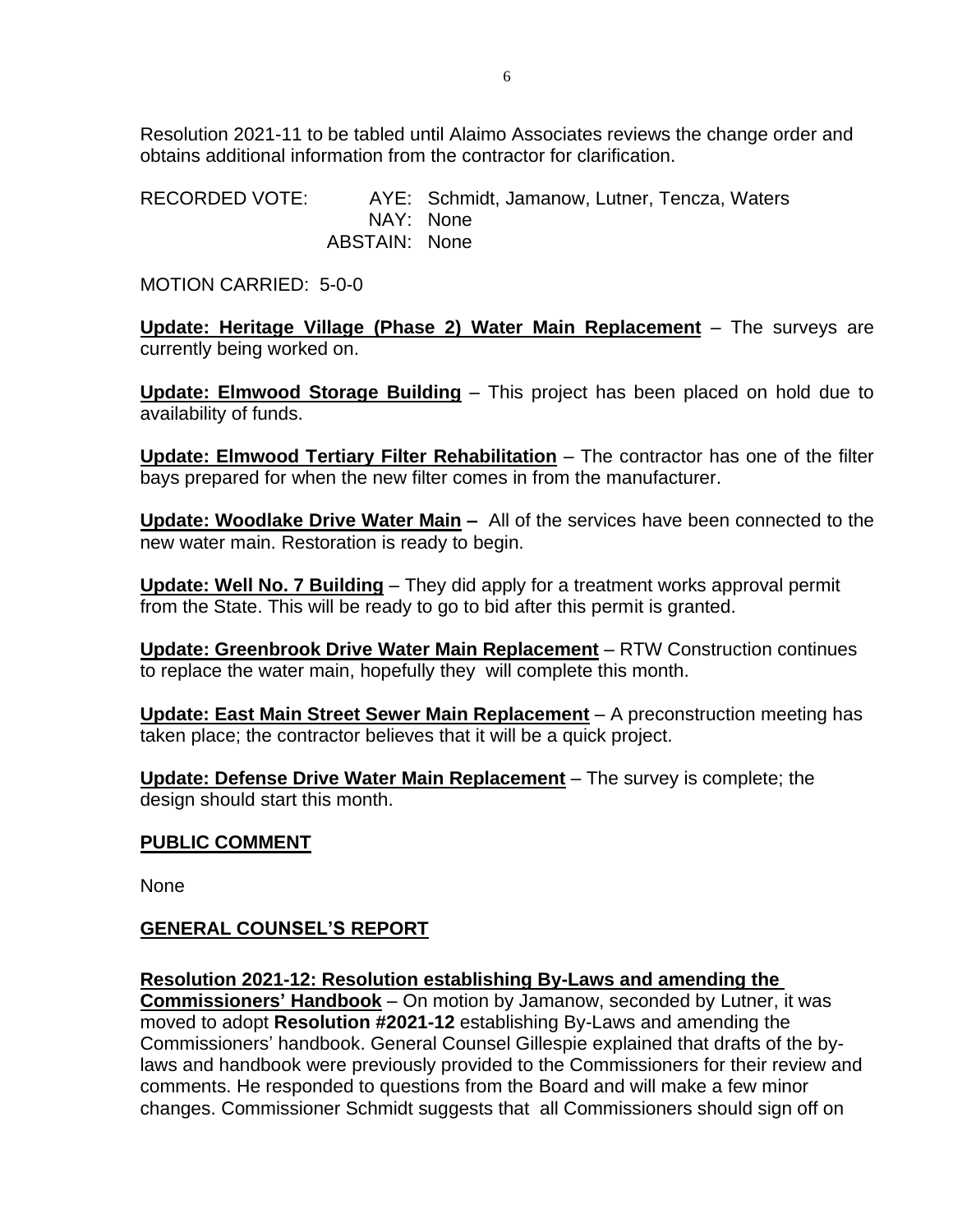the review of the By-Laws and handbook yearly at the February reorganization meeting. Commissioner Kipness suggests that the Authority memorializes the concept of distributing the handbook and By-Laws to all future Commissioners.

RECORDED VOTE: AYE: Schmidt, Jamanow, Lutner, Tencza, Waters NAY: None ABSTAIN: None

MOTION CARRIED: 5-0-0

General Counsel Gillespie advised the Board on the status of the easements for the Route 70 Water and Sewer main replacement project. There have been both discussions and correspondence going back and forth with most of the property owners. There is only one that has not responded. We will need to move forward. General Counsel Gillespie will start the court proceedings for at least that one property owner.

**Resolution 2021-13: Executive Session** – On motion by Jamanow, seconded by Lutner, it was moved to enter into Executive Session at 8:29 p.m. for the purpose of legal matters, pending litigation and discuss professional proposals.

RECORDED VOTE: AYE: Schmidt, Jamanow, Lutner, Tencza, Waters NAY: None ABSTAIN: None

MOTION CARRIED: 5-0-0

On motion by Lutner, seconded by Schmidt, it was moved to come out of Executive session at 9:00 p.m.

RECORDED VOTE: AYE: Schmidt, Jamanow, Lutner, Tencza, Waters NAY: None ABSTAIN: None

MOTION CARRIED: 5-0-0

## **BOARD COMMENTS**

Commissioner Kipness wishes everyone a good year going into 2021. He hopes that the MUA has a good year in success and health.

Commissioner Druss wished everyone a happy new year. He showed appreciation to all the professionals inside and outside of the MUA.

Commissioner Lutner wished everyone a happy new year. He believes that a lot of work was done in 2020. He was happy to hear that 2020 had the lowest water main breaks in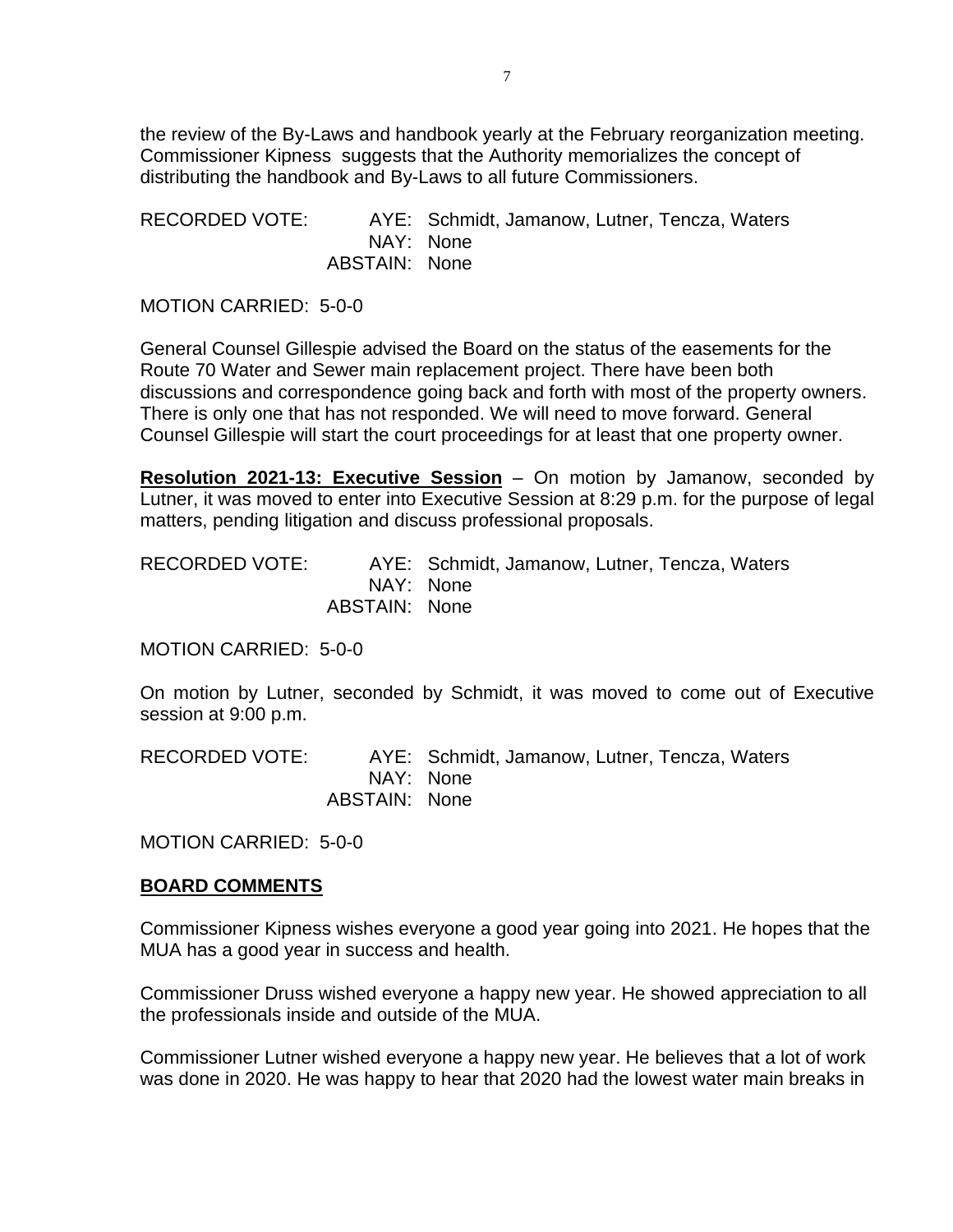four years. He looks forward to having the sewer project complete on Main Street. He is looking forward to a much improved 2021.

Commissioner Schmidt wished everyone a happy new year. He showed appreciation to Supervisor Vandenberg for all his work on the Zoom meetings. He believes we get better each time we have a meeting. He appreciates serving on the Board. He enjoys the conversations and believes that we are dedicated to the mission of Evesham MUA. He hopes 2021 brings us into a more normal environment and we continue to be safe and to deliver the high quality of services that we provide to our rate payers.

Commissioner Jamanow wished everyone a happy new year. She wasn't sure if this would be her last meeting as a commissioner on the MUA and sincerely hopes that it is not. Commissioner Jamanow said that it is her honor and privilege to serve the rate payers of Evesham Township as a commissioner of the Municipal Utility Authority. Commissioner Jamanow reflected on all the services that she assisted during her three years on the Board. With her license as a professional engineer she reviewed and advised on all the engineer proposals. She saved the Authority money on various Capital Improvement projects. She feels that her experience has helped the rate payers. She believes that the Authority personnel are top notch. She complimented the commissioners on their dedication to the Authority. She salutes all the commissioners and wishes them all the best.

Commissioner Tencza wished everyone a happy new year. He believes that the diversity that the Authority has on the Board of Commissioners is unbelievable. He expressed to Commissioner Jamanow appreciation on all the work she has provided in the past three years. He believes that Commissioners Lutner and Schmidt do a fantastic job on the Finance Committee. He believes all the Commissioners do a great job.

Chairman Waters showed appreciation to Commissioner Jamanow. He believes her experience as an engineer has brought value to the table. He believes that every commissioner brings something to the table that is different and makes us think and be better commissioners. He showed appreciation to the management staff and all the employees. He appreciates all the employees that sat down with Commissioner Tencza and himself (Personnel Committee) to discuss their thoughts good and bad of the Authority. They will present something to the entire board next month on the results of those meetings. He showed appreciation to Authority staff on the calendars. He believes that the residents of Evesham love receiving them.

There was a motion to adjourn by Tencza, seconded by Jamanow. The meeting was adjourned at 9:22 P.M.

RECORDED VOTE: AYE: Schmidt, Jamanow, Lutner, Tencza, Waters NAY: None ABSTAIN: None

MOTION CARRIED: 5-0-0